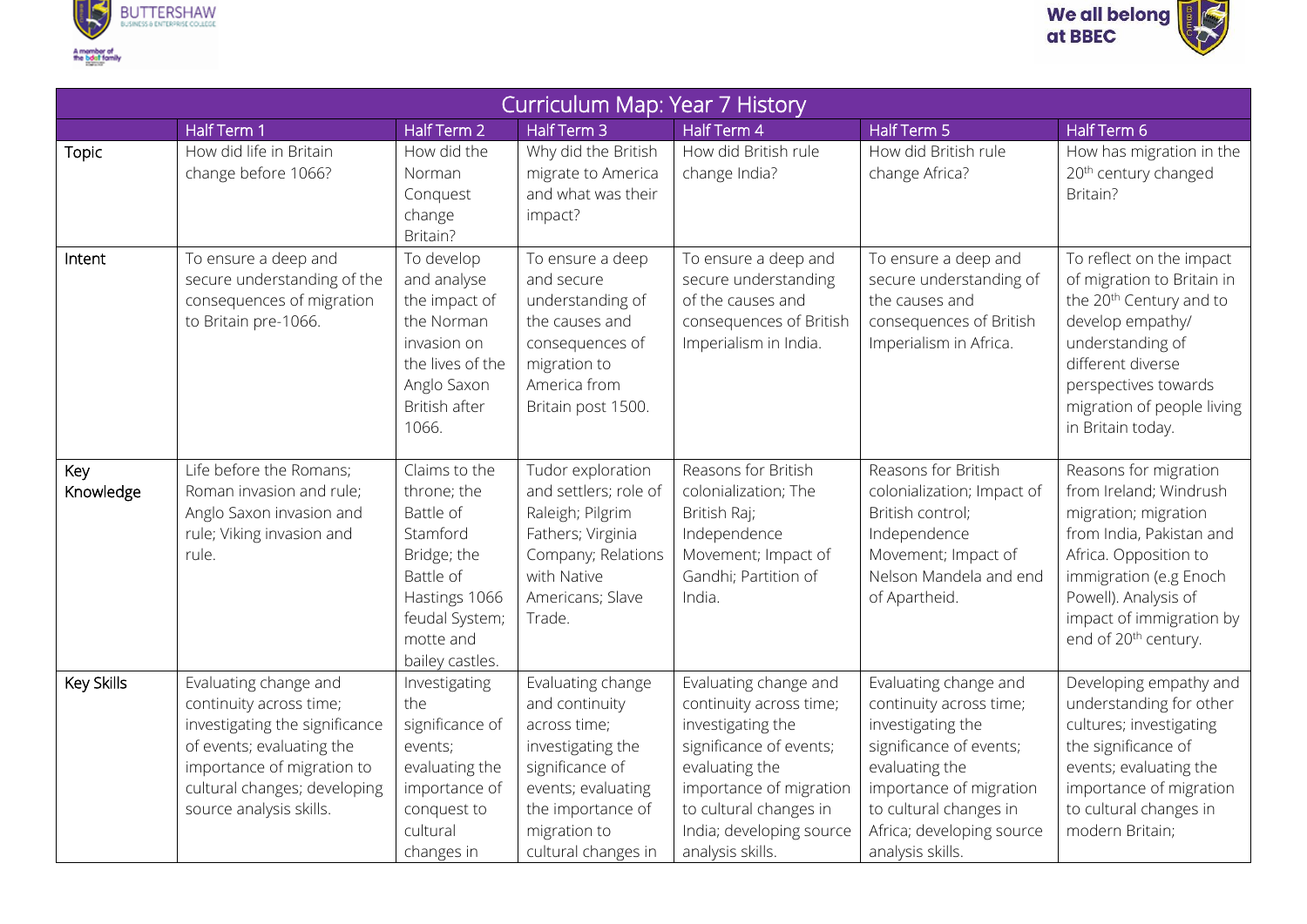|                   |                                                                                                                                                                                                                                                              | Britain;                                                                                                                                                                                 | America;                                                                                                                                                                                                                                                |                                                                                                                                                                                                                                                                                                |                                                                                                                                                                                                                                                                                 | developing source                                                                                                                                                                                                                                                                            |
|-------------------|--------------------------------------------------------------------------------------------------------------------------------------------------------------------------------------------------------------------------------------------------------------|------------------------------------------------------------------------------------------------------------------------------------------------------------------------------------------|---------------------------------------------------------------------------------------------------------------------------------------------------------------------------------------------------------------------------------------------------------|------------------------------------------------------------------------------------------------------------------------------------------------------------------------------------------------------------------------------------------------------------------------------------------------|---------------------------------------------------------------------------------------------------------------------------------------------------------------------------------------------------------------------------------------------------------------------------------|----------------------------------------------------------------------------------------------------------------------------------------------------------------------------------------------------------------------------------------------------------------------------------------------|
|                   |                                                                                                                                                                                                                                                              | developing                                                                                                                                                                               | developing source                                                                                                                                                                                                                                       |                                                                                                                                                                                                                                                                                                |                                                                                                                                                                                                                                                                                 | analysis skills.                                                                                                                                                                                                                                                                             |
|                   |                                                                                                                                                                                                                                                              | source                                                                                                                                                                                   | analysis skills.                                                                                                                                                                                                                                        |                                                                                                                                                                                                                                                                                                |                                                                                                                                                                                                                                                                                 |                                                                                                                                                                                                                                                                                              |
|                   |                                                                                                                                                                                                                                                              | analysis skills.                                                                                                                                                                         |                                                                                                                                                                                                                                                         |                                                                                                                                                                                                                                                                                                |                                                                                                                                                                                                                                                                                 |                                                                                                                                                                                                                                                                                              |
| Key<br>Vocabulary | Conquest, Invasion,<br>Migration, Empire, Trade,<br>Natural resources, engineer,<br>Latin, Christianity,<br>monasteries, missionaries,<br>raiding                                                                                                            | Battle of<br>Hastings,<br>tactics, cavalry,<br>archer, motte<br>and bailey<br>castle, stone<br>keep castle,<br>feudal system,<br>Domesday<br>Book, illiterate,<br>control,<br>discipline | Exploration,<br>religious<br>persecution,<br>puritan,<br>competition,<br>imperialism,<br>monopoly, profit,<br>Native Americans,<br>Middle Passage,<br>plantation, auction                                                                               | Raj, India, Partition,<br>British Empire, Gandhi,<br>Amritsar, Protest,<br>Natural resources                                                                                                                                                                                                   | British Empire, South<br>Africa, Slavery, Apartheid,<br>Nelson Mandela,<br>Migration, Racism, Cecil<br>Rhodes, Independence                                                                                                                                                     | Windrush Generation,<br>Migration, War,<br>Opportunities,<br>Employment, Racism,<br>Refugees                                                                                                                                                                                                 |
| Key Reading       | The Eagle of the Ninth by<br>Rosemary Sutcliff<br>The Vicious Vikings (Horrible<br>Histories) by Terry Deary                                                                                                                                                 | The Norman<br>Conquest: A<br>Very Short<br><b>Introduction</b><br>by George<br>Garnett<br>(suitable for<br>adults)                                                                       | Who Was<br>Christopher<br>Columbus?by Baby<br>Professor<br>Chains by Laurie<br>Halse Anderson                                                                                                                                                           | The Night Diary by<br>Veera Hiranandani<br>Ahimsa by Supriya<br>Kelkar                                                                                                                                                                                                                         | Out of Shadows by Jason<br>Wallace                                                                                                                                                                                                                                              | Coming to England by<br>Floella Benjamin<br>The Other side of Truth<br>by Beverley Naidoo<br>Nisha's Warby Dan<br>Smith<br>Refugee by Alan Gratz                                                                                                                                             |
| <b>End Point</b>  | Students will have studied<br>the changes made to Britain<br>as a consequence of the<br>Roman, Anglo Saxon and<br>Viking invasions. Students<br>will be able to evaluate<br>change and continuities over<br>time and will use sources to<br>make judgements. | Students will<br>analyse the<br>importance of<br>the Norman<br>Conquest and<br>how it<br>changed life in<br>Britain and will<br>be able to<br>analyse the<br>most and least<br>important | Students will<br>understand a broad<br>overview of several<br>groups who settled<br>in the Americas and<br>will understand the<br>diverse nature of<br>their experiences.<br>Students will use<br>sources to evaluate<br>whether or not<br>migration to | Students will analyse<br>the motivations for<br>imperialism in India.<br>Students will be able to<br>explain the causes and<br>consequences of<br>tension between the<br>indigenous people and<br>the British Empire.<br>Students will empathise<br>with the importance of<br>the independence | Students will analyse the<br>motivations for<br>imperialism in Africa.<br>Students will be able to<br>explain the causes and<br>consequences of tension<br>between the indigenous<br>people and the British<br>Empire. Students will<br>empathise with the<br>importance of the | Students will reflect on<br>the reasons for<br>migration and will<br>analyse the impact of<br>migration on modern<br>British culture. Students<br>will use sources<br>confidently to help them<br>develop their<br>interpretive skills to look<br>at Britain from different<br>perspectives. |